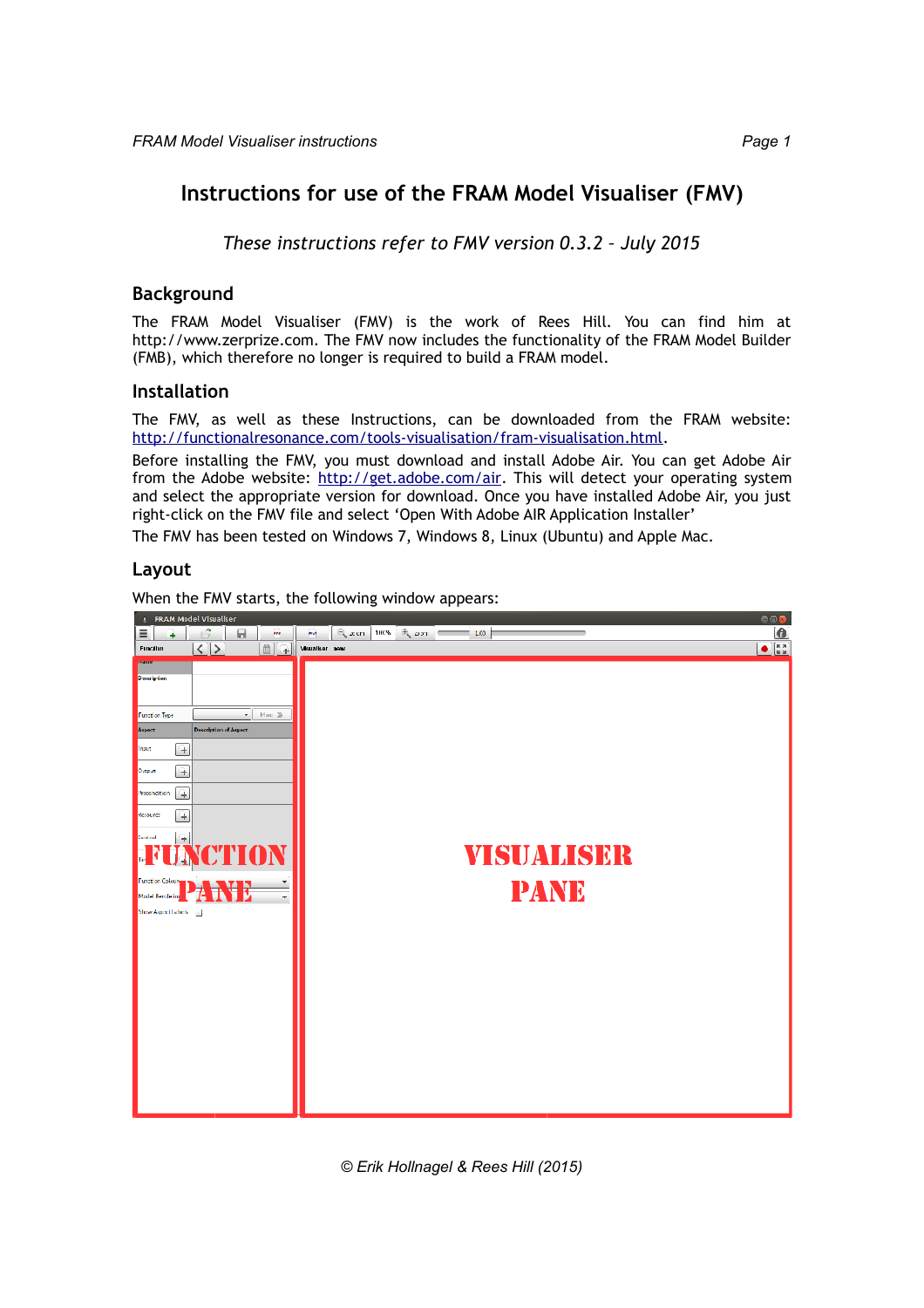# **Using the FMV**

### *Project Control*

The top row contains the following items:

|  | . .<br>$\blacksquare$<br>$\blacksquare$ |  |  |  | PDF | -- | 70 om | 100% | zo om | 1.00 |  |
|--|-----------------------------------------|--|--|--|-----|----|-------|------|-------|------|--|
|--|-----------------------------------------|--|--|--|-----|----|-------|------|-------|------|--|

The purpose of the buttons – from left to right – is as follows:

- **Menu button**. This shows a drop-down menu with the following possible selections: [New, Open, Save, Export PDF Report, Save Image, Recent, Language, Exit]. The first five selections can also be made by the buttons to the right of the Menu button.
- **New**. Clicking on this button starts a new project (FRAM model). If an existing project already is active, the user will be given the choice to 'Save' it, 'Don't Save' it, or 'Cancel'.
- **Open**. This button is used to open a project file previously produced by the FRAM Model Visualiser (.xfmv).
- **Save**. This button is used to save the current project. This will open the usual Save File dialogue pane. The user can choose where to save the file and how to name it. The file extension will be .xfmv.

A file save option dialogue will also appear on closing the FMV, if unsaved changes were made.

- **Export PDF Report**. The button generates a report for the current model. The report is in a standard PDF format and opens in the user's native PDF viewer. It contains a set of tables, one for each of the model functions that have been created. The information will be the contents of the Function Page for each function. The report will also include a visualiser image on the last page. The image resolution can be changed using the zoom level in the *Visualiser Pane*, similar to the *Save* function, but a larger image resolution will increase the file size. A zoom level of 100% is economical on file size, while 200% gives better image quality but still a reasonable file size. Orphan aspects are highlighted in red, consistent with the highlighting in the *Visualiser Pane*.
- **Image**. This will save the current image as a .png file. The whole image is saved even if some of it is off-screen. The size and quality of the image is proportional to the zoom level. For example, at 200% zoom the saved image is twice the size (and hence better quality) than an image saved at 100% zoom. A 100% zoom is a relatively small file size. 200% zoom would be better for inserting into a document, while 400% is 'best'. The saved image is exactly what you see on screen and includes any highlighting if a function is selected. If you do not want to include the selected function highlighting in the saved image, then first click on the blank background to deselect the function. If you save the image while in the Playback record mode (described later) then the image includes the selected Playback highlighting.
- **Zoom control.** The size of the image can be controlled in two ways. One is by the two zoom buttons. The other is by the slider. The maximum zoom size is 400%.
- **Information**. This provides information about the software (version number) and the developers.

It also allows the user to change the language of the interface. The current possibilities are: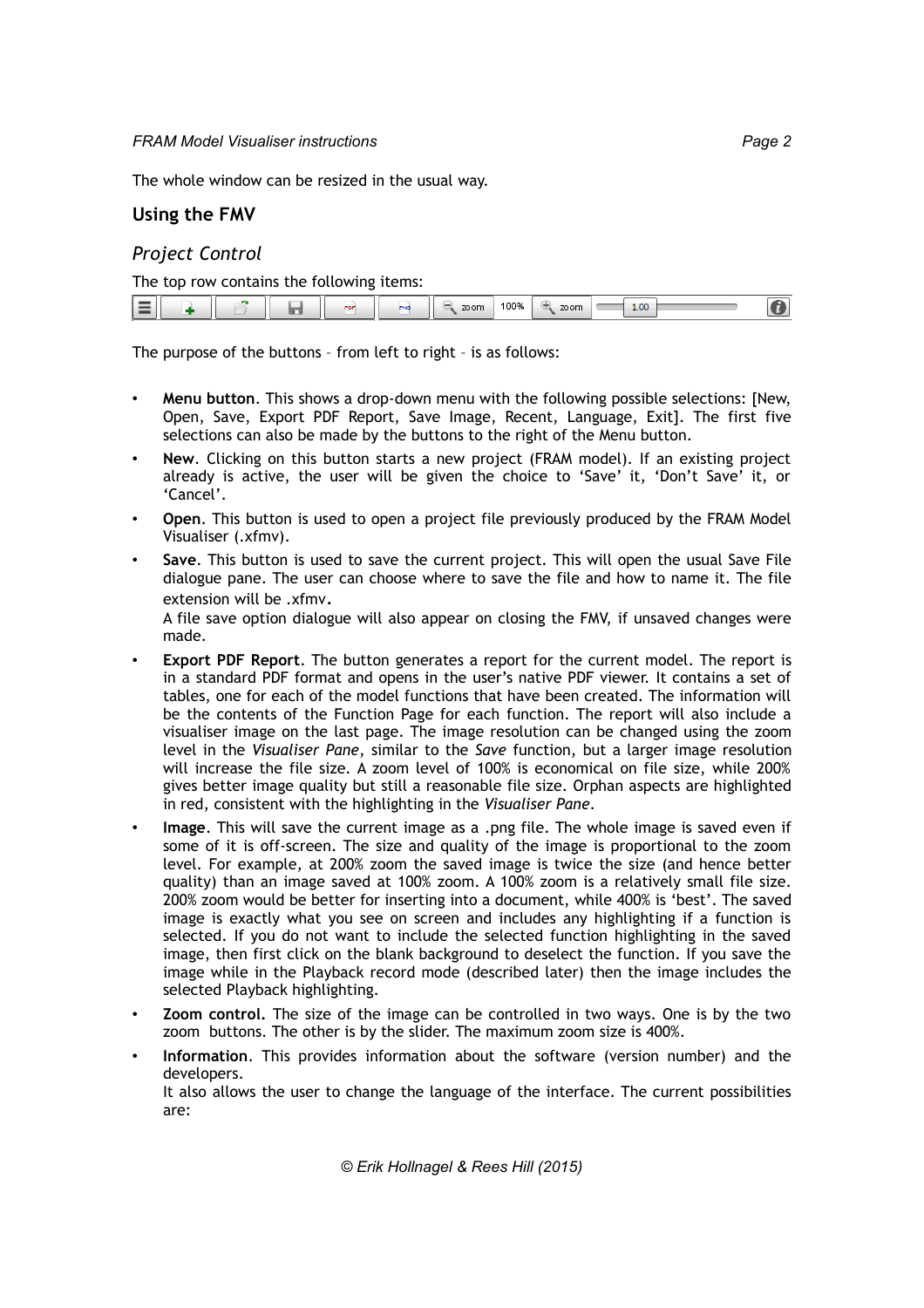English (United States) – Status: verified English (United Kingdom) – Status: verified Dansk (Denmark – Status: verified Deutsch (Germany) – Status: verification pending Español (Spain) – Status: verification pending Français (France) – Status: verification pending

中国 (China) – Status: verification pending

日本人 (Japan) – Status: verification pending

한국어 (Korea) – Status: verification pending

(The same selection can be made using the *Menu* button.) The user can input all data in their respective language.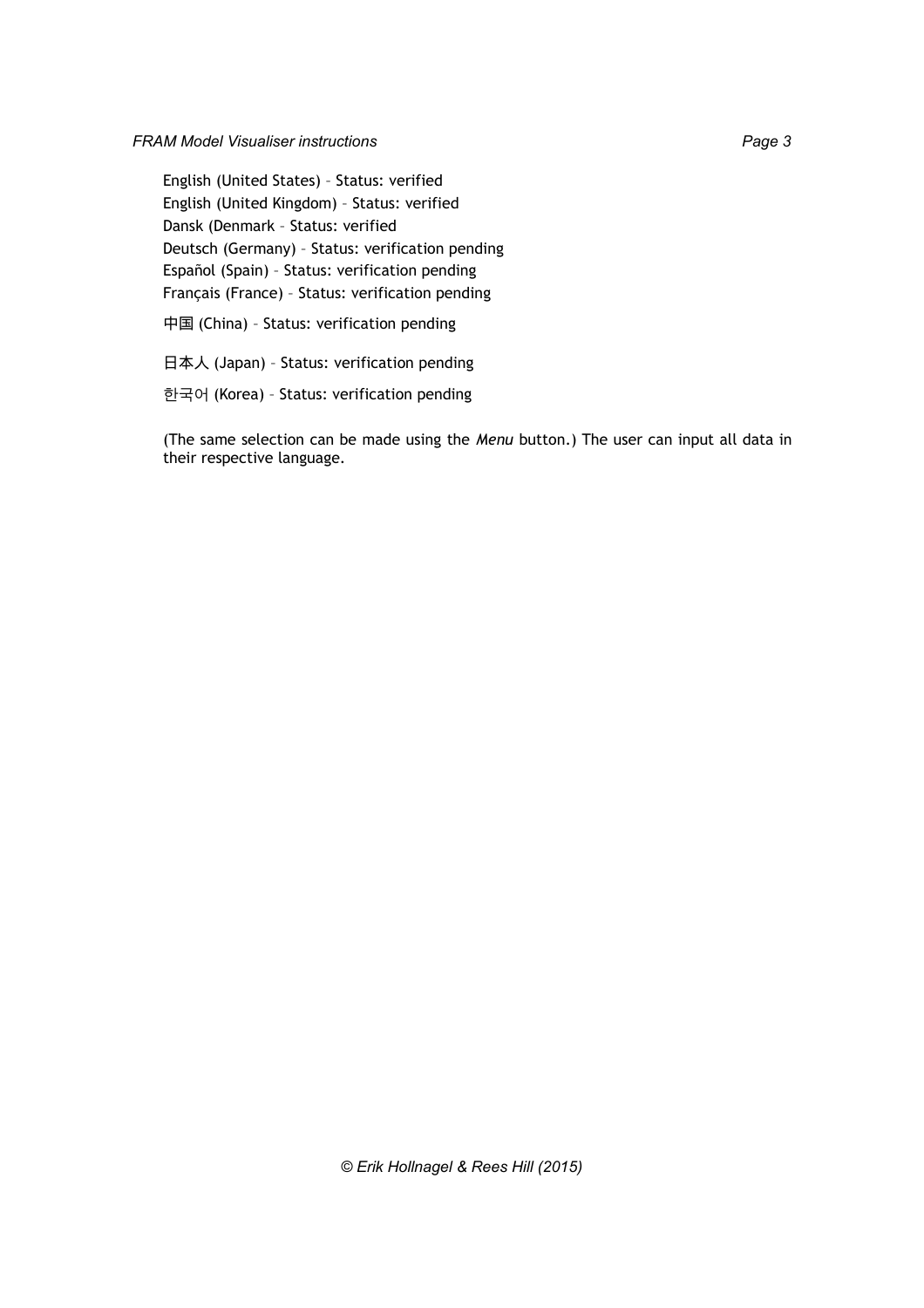## *The Function Pane*

|                            | <b>Function</b>           | 血<br>$\leq$<br>手             | Create new function       |
|----------------------------|---------------------------|------------------------------|---------------------------|
|                            | <b>Name</b>               |                              | Delete function           |
| Description<br>of Function | Description               |                              | Step through functions    |
|                            | <b>Function Type</b>      | More >>><br>▼                | Set function type         |
|                            | Aspect                    | <b>Description of aspect</b> |                           |
|                            | Input<br>÷                |                              |                           |
|                            | Output<br>÷               |                              |                           |
| Description<br>of Aspects  | Precondition<br>÷         |                              |                           |
|                            | Resource<br>÷             |                              |                           |
|                            | Control<br>÷              |                              |                           |
|                            | Time<br>÷                 |                              |                           |
|                            | <b>Function Colour</b>    | $\overline{\phantom{0}}$     | Choose function colour    |
|                            | <b>Model Rendering</b>    | ¥                            | Choose function rendering |
|                            | <b>Show Aspect Labels</b> |                              | Show/Hide aspect labels   |

The top line of the *Function Pane* contains four buttons.

- **Create New Function**. When you click on this button, an empty hexagon appears in the Visualiser window. When you fill in the name of the function in the Name field (see below), the name will also appear inside the newly created hexagon.
- **Delete function**. When you click on this button, the currently selected function will be deleted. Before this happens, a 'delete function' dialogue box will appear to ask for confirmation.
- **Step through functions**. The two buttons here are used to step through the functions in the order in which they were defined (chronologically). They only work if a model has been loaded. Clicking on the right button [>] will highlight the first function that was defined and also show the related information in the *Function Pane*. (If you start by clicking on the left  $\lceil$ <] button, the function that was added last will be highlighted.) Clicking on the button again will highlight the next function (in the chronological order), and so one. Clicking on the left button [<] will move the highlight a step back in the sequence.

This is followed by two fields that are used to describe the function.

- **Name**: This contains the name of the function. The name should be short but distinct. Function names should begin with a verb in the infinitive form (but without the 'to'), because a function describes an activity.
- **Description**: The description is a free text characterisation of the function, which may include who usually carries it out. It is generally useful to provide as much information as possible here, and to use the Description field for general notes that are relevant for characterising what the functions does.

In addition to describing the function, it is also possible to select the Function Type.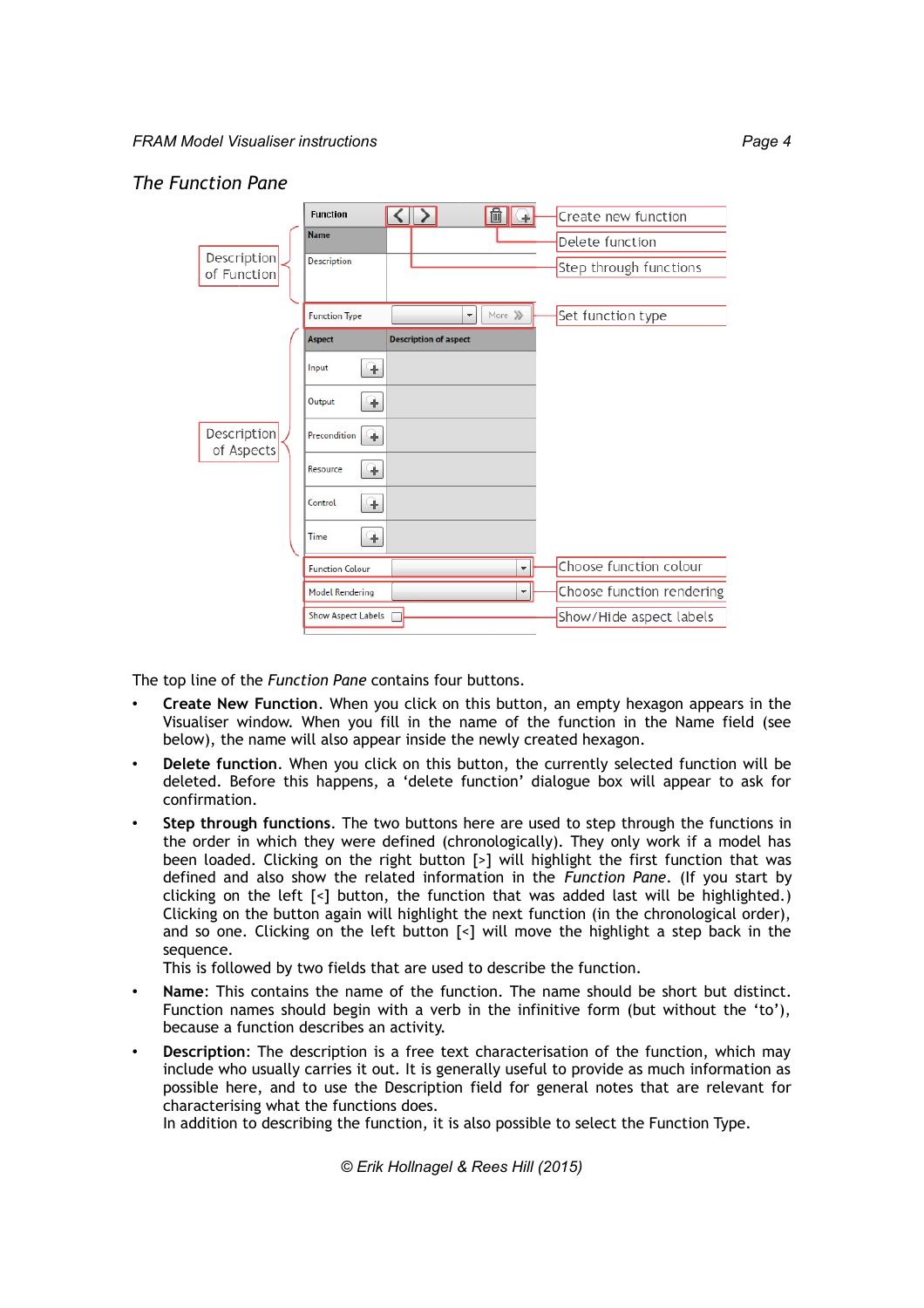• **Set Function Type**. Here the function type can be specified. The possible options are:

| undefined      |  |
|----------------|--|
| Technological  |  |
| Human          |  |
| Organisational |  |

When the function type has been specified, it is possible to describe the potential variability of the function. This is done by clicking on the button to the right, marked [More >>].

| <b>Function Type</b> | Human |  |
|----------------------|-------|--|
|                      |       |  |

When you click on the [More >>] button, it opens the *Function Variability Pane* within the *Visualiser Pane*. At the same time it changes to a [Less <<] button, as shown below.

| Human | less |
|-------|------|
|       |      |

Clicking on the [Less <<] button will close the *Function Variability Pane* and change the button to [More >>].

The next item in the *Function Pane* is a sub-pane to describe the Aspects of a Function. This sub-pane initially contains six lines corresponding to the six aspect types: **Input**, **Output**, **Precondition**, **Resource**, **Control**, and **Time**. Each aspect type is followed by a New Aspect button (a small circle with a '+'sign), which is used to create a new aspect of that type.

When you click to describe a new aspect, for instance a new Input, an empty pane opens to the right of the aspect type, followed by a *Delete* button (garbage can).

| 11 I T<br>--- |  |  |
|---------------|--|--|
|---------------|--|--|

You can write the name of the aspect directly in the pane. Remember that Aspects describe states (noun phrases) rather than actions. You complete the entry of the name by moving the mouse to a different field (e.g., by clicking on the corresponding hexagon in the *Visualiser Pane*, or another aspect name), or by pressing the 'Tab' key. (If you press 'Enter' this will just create a new line in the aspect name).

It is also possible to use keyboard shortcuts. Use 'Shift Tab' to go back to the New Aspect button and then press 'Enter' to add another Aspect. Pressing Tab twice will take you forward to the Add Aspect button of the next Aspect category.

As soon as you have completed the entry of the aspect name, it will be marked correspondingly in the *Visualiser Pane*. If the aspect name already exists for an aspect of a different function, a thin blue connector will be drawn. If the aspect name does not yet exist for another function, the aspect will be marked by a red ring in the *Visualiser Pane*.

The same procedure can be applied to any of the six aspects.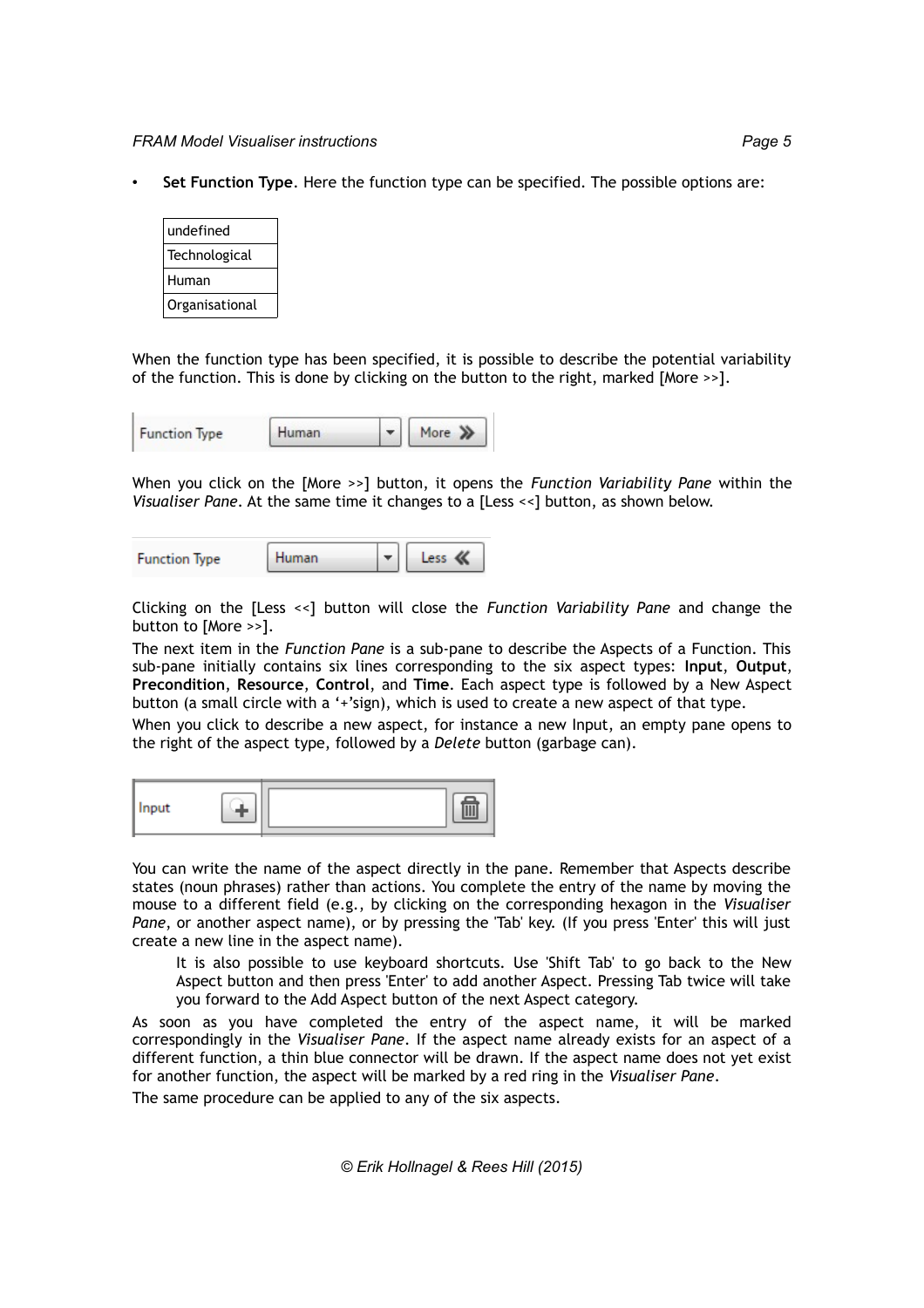

The names given to the aspects can be edited/corrected directly in the name field of the aspects. Any changes will immediately be shown in the *Visualiser Pane*, which thus represents the current status of the model.

Finally, after describing the Function and its Aspects, it is possible to specify details of the rendering in the *Visualiser Pane*.

• **Choose Function colour**: It is possible to choose the colour of a hexagon's edge. This may be useful to mark functions that somehow differ, for instance, because they are carried out by different parts of an organisation. The default colour is *white*, meaning no colouring of the edge. The choices are the following:

| white  |  |  |  |  |  |
|--------|--|--|--|--|--|
| blue   |  |  |  |  |  |
| green  |  |  |  |  |  |
| grey   |  |  |  |  |  |
| red    |  |  |  |  |  |
| yellow |  |  |  |  |  |
| purple |  |  |  |  |  |
| custom |  |  |  |  |  |

The last choice ('custom') opens a palette from which the user freely can choose a colour or directly enter any standard 'RGB' value.

- **Choose Model Rendering**. This provides two options. The default is 'Traditional', which means that both foreground and background functions are shown as hexagons with a white edge. The alternative is 'Modern'. Here foreground functions have a larger hexagon that extends to the Aspect connection points and has a very light grey background. Here foreground functions are shown as hexagons with a black edge, while background functions are shown as grey boxes.
- **Show/Hide Aspect labels**. If this option is checked, the Aspect names will be shown on the connecting lines.

### *The Visualiser Pane*

To the right is the *Visualiser Pane*. This either contains the image for the model that is being built, or the image of the project that has been opened. The image shows the functions (hexagons) as well as lines connecting the hexagons.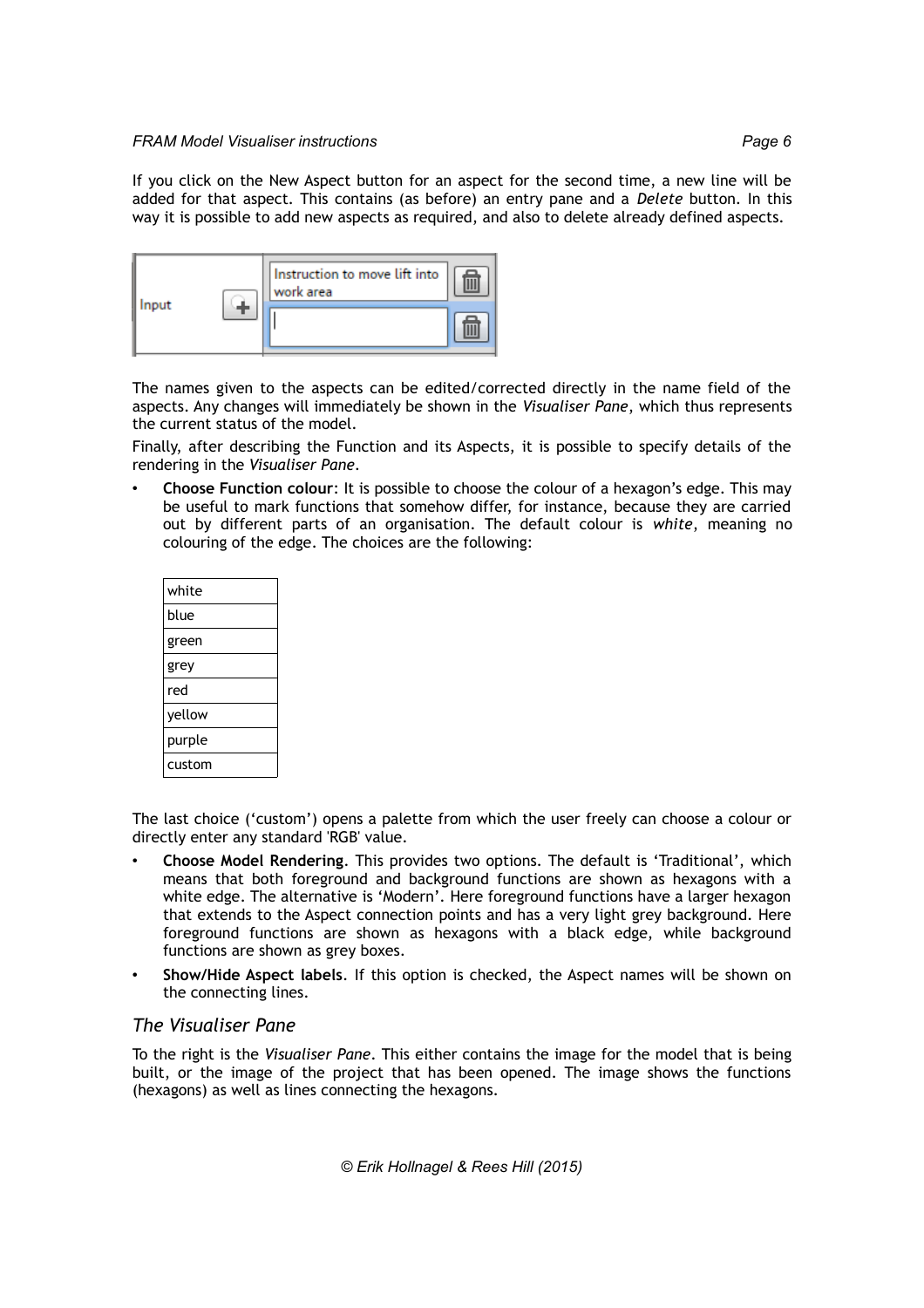- For some functions the aspects may be marked with a thick red line. This means that the aspects are 'orphans', or in other words that the model is incomplete. The designation of an aspect as an orphan aspect is made automatically by the FMV.
- Background functions are shown with a grey interior. A function is recognised as a background function if it only has one Output or one Input. (The latter is also called a *drain*.) The FMV will automatically detect whether a function is a background function.
- Foreground functions are shown with a white interior. A background function automatically becomes a foreground function if an additional Input or Output is defined or if one or more of the other four aspects (P, R, C, T) are defined. The FMV will automatically detected whether a function is a foreground function.



A function (hexagon) can be selected by clicking on it. It will be deselected if you click on another function or on the background.

When a function is selected, it is marked by a circular shading behind the hexagon. The *Function Pane* will also show the data for the selected function, as described above. All connecting lines associated with the selected function will be coloured blue. These represent the function's Aspects that are connected with the aspects of other functions.

A function that is selected can be moved around in the *Visualiser Pane* by clicking and dragging with the mouse; the connectors to other functions will automatically follow the movement. If the image of the model extends beyond the visible window then scroll bars will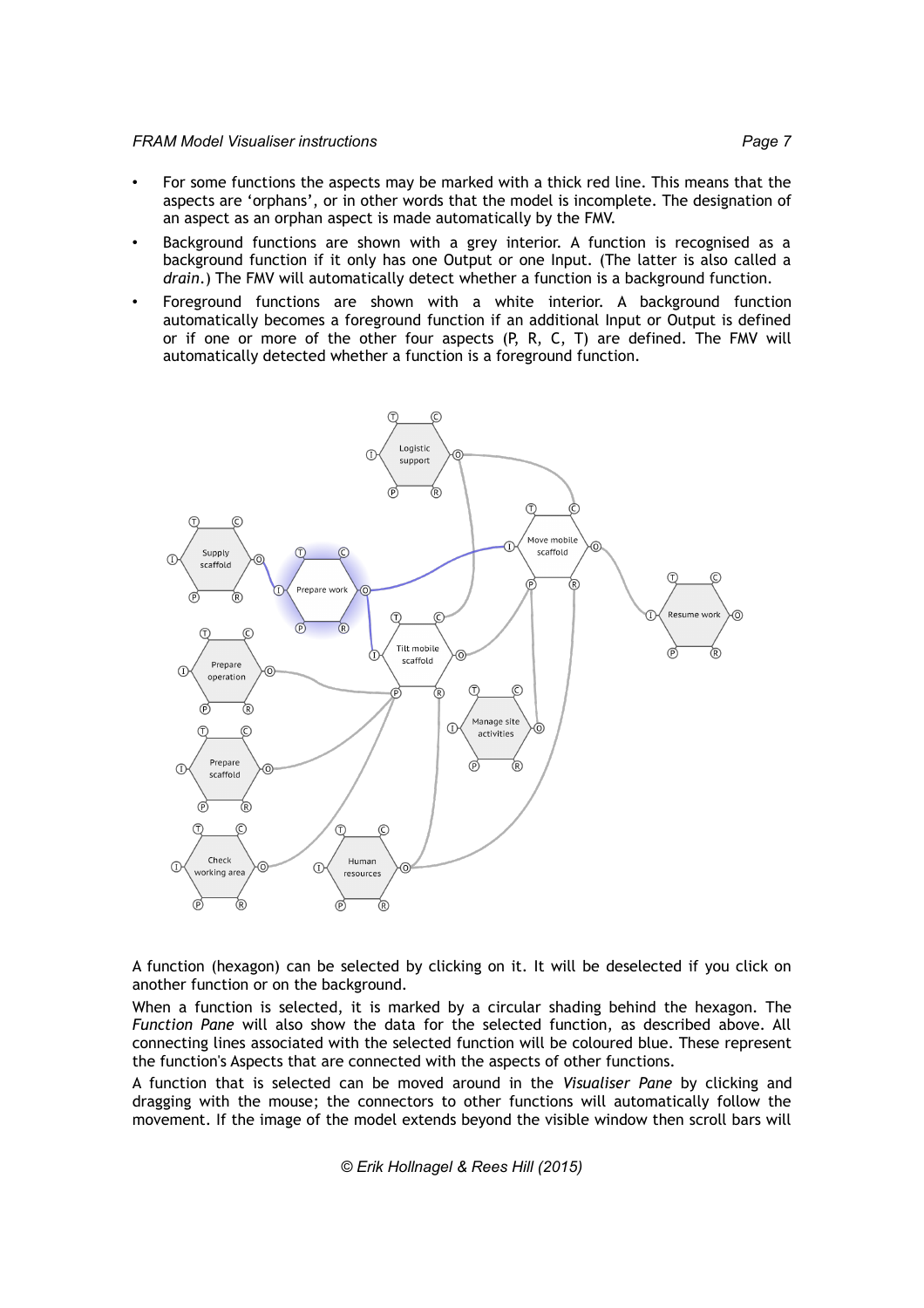appear so you can scroll to any part of the model. You can also click and drag anywhere on the background to scroll the model.

The edge colour of a selected function can be changed via the *Choose Function Colour* button (cf., above). The colour will remain even when the function has been deselected.

## **Describing the variability of a function**

The FMV enables the user to describe the potential variability of functions. In order to do this, the user must first set the *Function Type*, as described above. When the *Function Type* has been selected, the *Functional Variability Pane* can then be opened by clicking on the [More >>] button.

If the *Function Type* is *Technological*, the *Function Variability Pane* will look as follows:

|                        | Possible source of variability |                                                       | Likelihood                                         |  |  |
|------------------------|--------------------------------|-------------------------------------------------------|----------------------------------------------------|--|--|
|                        | Internal                       | Few, well known                                       | Low                                                |  |  |
|                        | External                       | Maintenance, (mis)use                                 | Low                                                |  |  |
|                        |                                | Potential Output variability with regard to time      |                                                    |  |  |
|                        | Too early                      | Unlikely                                              |                                                    |  |  |
|                        | On time                        | Normal, expected                                      |                                                    |  |  |
| Too late               |                                | Unlikely, but possible if software is involved        |                                                    |  |  |
|                        | Not at all                     |                                                       | Very unlikely (only in case of complete breakdown) |  |  |
|                        |                                | Potential Output variability with regard to precision |                                                    |  |  |
|                        | Precise                        | Normal, expected                                      |                                                    |  |  |
| Acceptable<br>Unlikely |                                |                                                       |                                                    |  |  |
|                        | Imprecise                      | Unlikely                                              |                                                    |  |  |

If the *Function Type* is *Human*, the *Function Variability Pane* will look as follows: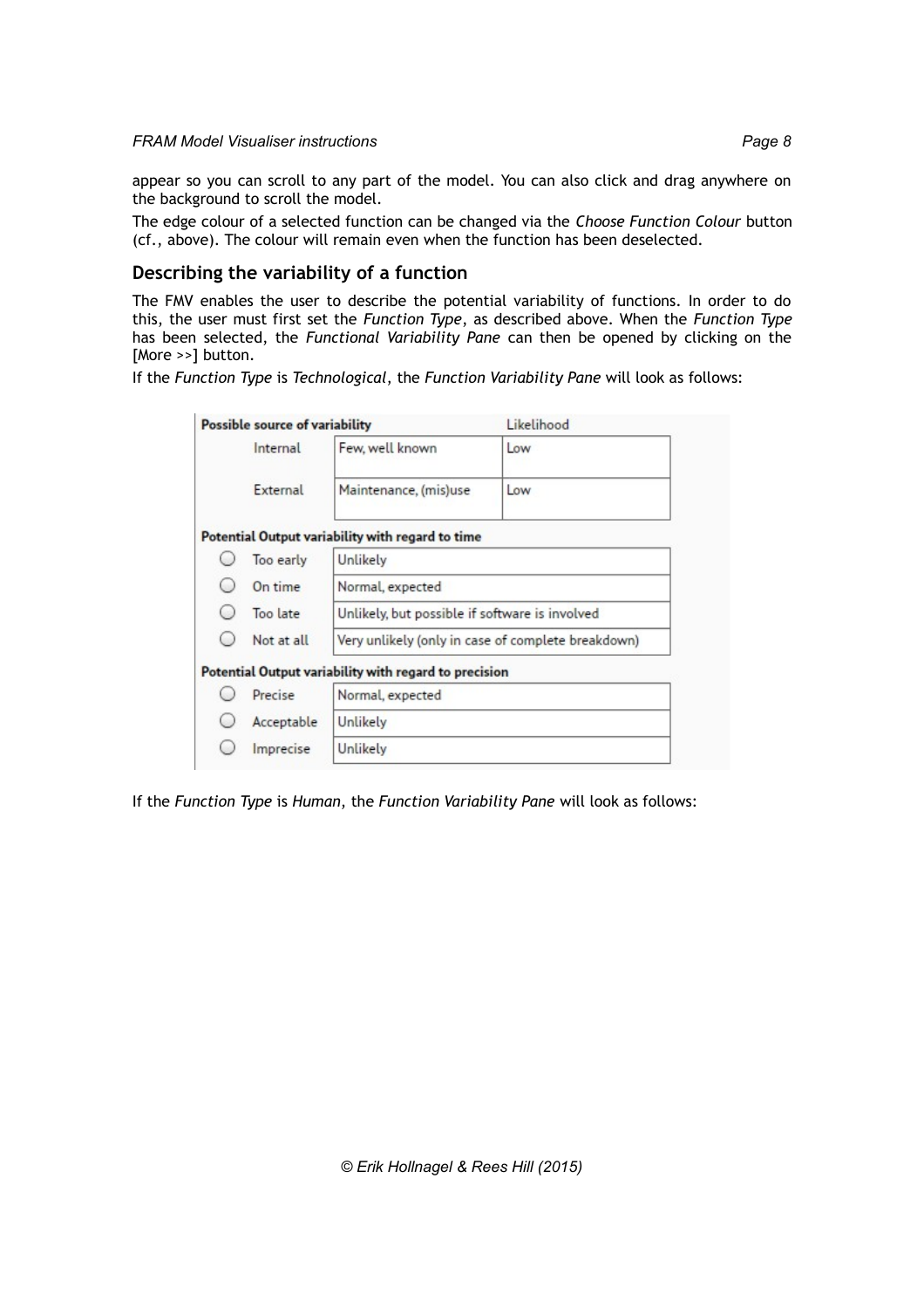|                       | Possible source of variability |                                                                     | Likelihood                         |  |
|-----------------------|--------------------------------|---------------------------------------------------------------------|------------------------------------|--|
| Internal              |                                | Very many, physiological<br>and psychological                       | High frequency, large<br>amplitude |  |
|                       | External                       | Very many, social and<br>organisational                             | High frequency, large<br>amplitude |  |
|                       |                                | Potential Output variability with regard to time                    |                                    |  |
|                       | Too early                      | Possible (snap answer, serendipity)                                 |                                    |  |
| On time<br>Too late   |                                | Possible, should be typical<br>Possible, more likely than too early |                                    |  |
|                       |                                |                                                                     |                                    |  |
|                       |                                | Potential Output variability with regard to precision               |                                    |  |
|                       | Precise                        | Possible, but unlikely                                              |                                    |  |
| Acceptable<br>Typical |                                |                                                                     |                                    |  |
|                       | Imprecise                      | Possible, likely                                                    |                                    |  |

### And if the *Function Type* is *Organisational*, the *Function Variability Pane* will look as follows:

| Possible source of variability |                                                         | Likelihood                        |  |
|--------------------------------|---------------------------------------------------------|-----------------------------------|--|
| Internal                       | Many, function specific<br>and/or relating to 'culture' | Low frequency, large<br>amplitude |  |
| External                       | Many, instrumental or<br>'culture'                      | Low frequency, large<br>amplitude |  |
|                                | Potential Output variability with regard to time        |                                   |  |
| Too early                      | Unlikely                                                |                                   |  |
| On time                        | Likely                                                  |                                   |  |
| Too late                       | Possible                                                |                                   |  |
| Not at all                     | Possible                                                |                                   |  |
|                                | Potential Output variability with regard to precision   |                                   |  |
| Precise                        | Unlikely                                                |                                   |  |
| Acceptable                     | Possible                                                |                                   |  |
| Imprecise                      | Likely                                                  |                                   |  |

In all three cases, the upper part summarises the characterisation of the internal (endogenic) and external (exogenic) variability as described in the FRAM book (and the FRAM handbook). This is intended to serve as a reminder to the user.

The middle and the lower parts allows the user to describe the potential Output variability with regard to *time* and *precision*, respectively. This is done by marking one of the given alternatives using the radio buttons. The brief text describing each option will correspond to the *Function Type*.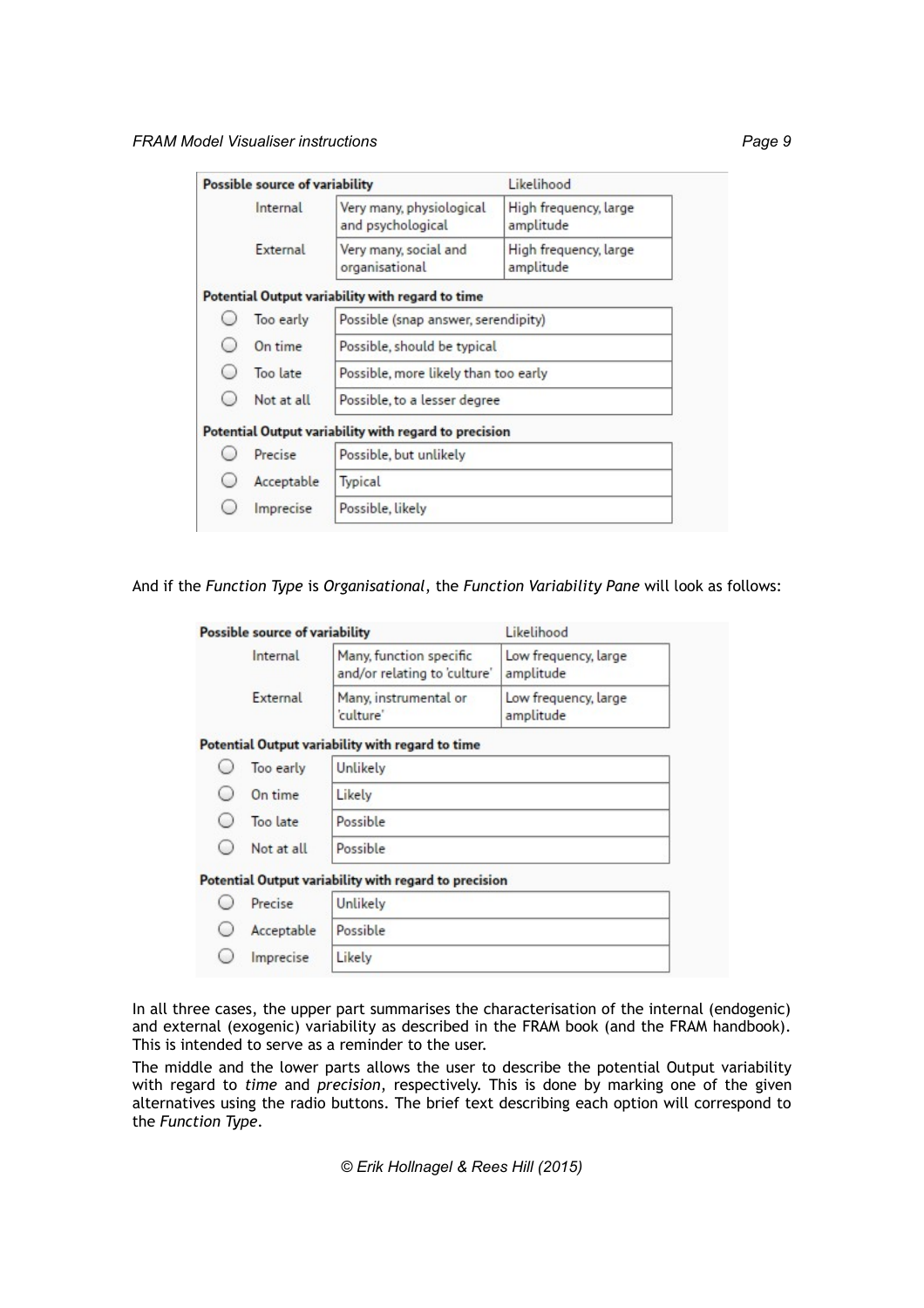- If the Output is described as variable (by marking *time* as one of [Too early, Too late, Not at all] or marking *precision* as one of [Acceptable, Imprecise]), then the function will be marked by a wave symbol in the *Visualiser Pane*. This is to remind the user that the function is described as being potentially variable.
- The selection can be changed whenever needed by clicking on another radio button or the text associated with the radio button (for instance, 'Precise'). If the new selections are 'on time' and 'precise', the wave symbol will disappear.
- The selection can be cancelled by clicking the selected radio button or text again. The selection can also be cancelled by setting the Function Type to *undefined*. In both cases the wave symbol will disappear.

The *Function Variability Pane* will disappear when the [Less <<] button is clicked, but the selections will of course be remembered.

### **Playback**

The FRAM is a method to build a model or representation of a system or a set of activities – of how something is done. The model can then be the basis for an analysis, either an investigation of something that has happened (accidents, incidents, etc.), an assessment of something that may possibly happen (risk assessment), or an evaluation of a design.

An analysis will usually be based on an instantiation of the model. One way of doing that is to describe or specify a specific set of circumstances (a scenario) and then use that to go through the functions in order to develop a common understanding of how the variability of functions may interact – or how it did interact in the case of a retrospective analysis.

The current version of the FMV supports this kind of 'walk-through, talk-through' of an instantiation. It is possible to record the sequence in which functions are selected (and discussed), and afterwards to play back that sequence. This provides a way to capture how an analysis took place, and to replay that to illustrate how the upstream-downstream couplings were instantiated.

The Playback is controlled by two buttons on the top right part of the *Visualiser Pane*. The *Record* button to the left changes the *Visualiser Pane* to be in *Record* mode. The *Full Screen* button to the right changes the *Visualiser Pane* to be in *Playback* mode.



When you press the *Record* button, a number of controls are added to the top of the *Visualiser Pane* as shown below. Aspect labels will also appear on the connecting lines.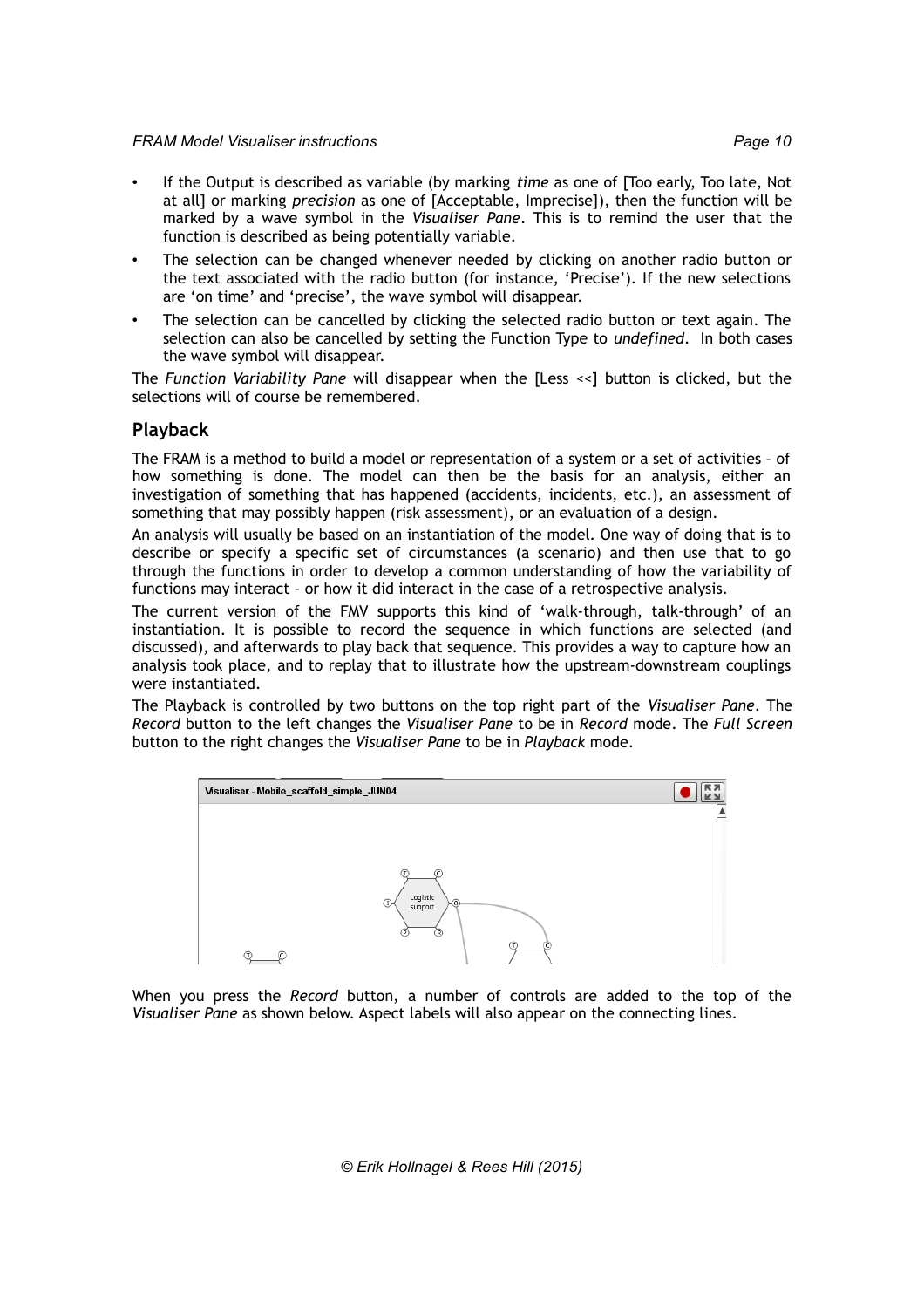

### *Recording a sequence*

When the *Visualiser Pane* is in the *Record* mode, clicking on a Function will add it to the *Playback Animation List*. Clicking on an Aspect label, normally (one of) the Output(s) from the function, will add the connecting line (downstream coupling) to the *Playback Animation List*.

Functions and lines will be added to the *Playback Animation List* in the order that they are selected. Functions and lines are highlighted red as they are selected. Red numbers will also appear to indicate the order of the selections.

Pressing the *Delete* button ('trash can') will delete and reset the entire selection.

The Pulses and Time settings can be used to adjust the appearance of the animation during Playback.

When the sequence (instantiation) has been completed, press the Record button again to exit the record mode. The display of the Aspect labels will now be determined by the status of the *Show/Hide Aspect Labels* checkbox.

### *Playback of a sequence*

To begin Playback, first enter the Full Screen mode by pressing the *Full Screen* button. The display will zoom to fit the whole model within the screen size. The controls of the *Visualiser Pane* will now look like this.



Prior to *Playback* the following settings can be adjusted: Display of Aspect labels, Number of Pulses per animation, Time of each Pulse in seconds.